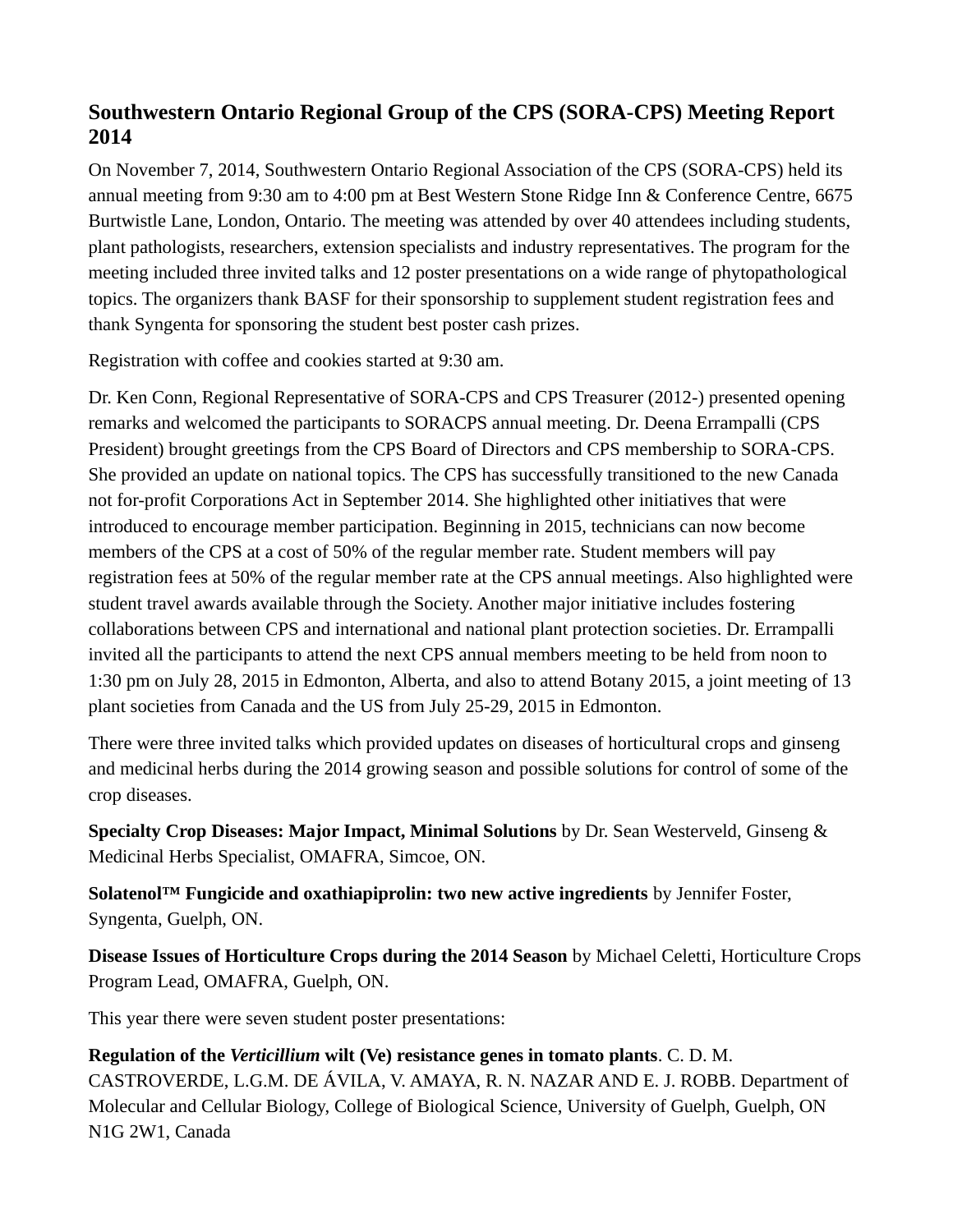**Soil amendments for the management of Fusarium wilt in spinach**. B. D. COLLINS, M. R. MCDONALD, L. J. DU TOIT, AND S. WESTERVELD. Department of Plant Agriculture, University of Guelph, 50 Stone Road East, Guelph, ON N1G 2W1, Canada; (L.J.) Department of Plant Pathology, Washington State University Mount Vernon, 16650 State Route 536, Mount Vernon, WA 98273, USA; and (S.W) Ontario Ministry of Agriculture, Food and Rural Affairs (OMAFRA), 1283 Blueline Road, Simcoe, ON N3Y 4N5, Canada

**Environmental parameters influencing clubroot incidence and severity on canola**. T. J. CRANMER, B. D. GOSSEN AND M. R. MCDONALD. Department of Plant Agriculture, University of Guelph, Guelph, ON, N1G 2W1, Canada; and (B.D.G.) Agriculture and Agri-Food Canada, Saskatoon Research Centre, Saskatoon, SK S7N 0X2, Canada

**The effect of organic fungicides on apple scab (***Venturia inaequalis***) in McIntosh apples**. A. HALDAR, A. ZWIEP, C. JACKSON, K. SCHNEIDER AND D. ERRAMPALLI. (D.E.) Southern Crop Protection and Food Research Centre (SCPFRC), Agriculture and Agri-Food Canada (AAFC) 4902 Victoria Ave. N., Vineland Station, ON L0R 2E0, Canada

**Identification of multiple fungicide resistance in** *Botrytis cinerea* **from strawberries**. C. JACKSON, A ZWIEP, A.HALDAR, and D. ERRAMPALLI. (DE). Southern Crop and Food Research Center, Agriculture and Agri-Foods Canada, 4902 Victoria Ave N., Vineland Station, ON L0R 2E0, Canada

**Controlling root-knot nematode (***Meloidogyne hapla***) on carrots and tomatoes with non-fumigant nematicides in Ontario**. D. VAN DYK, K. JORDAN, AND M. R. MCDONALD. Department of Plant Agriculture, University of Guelph, 50 Stone Road East, Guelph ON N1G 2W1, Canada

**Investigating the age-related resistance response of** *Arabidopsis thaliana* **to** *Pseudomonas syringae* **pv.** *tomato*. D.C. WILSON, P. CARELLA, AND R.K. CAMERON. Department of Biology, McMaster University, 1280 Main St. W., Hamilton, ON L8S 4L8, Canada

## **Student Awards Presentation**

Albert Tenuta, Sean Westerveld, and Michael Celetti participated as judges for the student poster presentation competition. Dr. Ken Conn announced the three prizes to Student poster competition winners and Dr. Deena Errampalli had the honour of presenting the awards. The first prize for the best student poster presentation was awarded to Chelsea Jackson (supervisor: Dr. D. Errampalli), the second prize went to Brian Collins (supervisor: Dr. M.R. McDonald), and the third prize went to Danve Castroverde (supervisor: Dr. E.J. Robb). Also, Dr. Errampalli had the pleasure of awarding 2014 best student poster award, won at the 2014 CPS-APS meeting in Minneapolis in August, to Erin Morrison. Congratulations to all students that entered the competition and to the poster award winners.

## **Business meeting**

Dr. Ken Conn conducted the business meeting following the formal talks and poster presentations. Regional funds are in good shape. Impact of travel restrictions was evident resulting in low participation by government research and extension personnel. This is a cause for concern. He thanked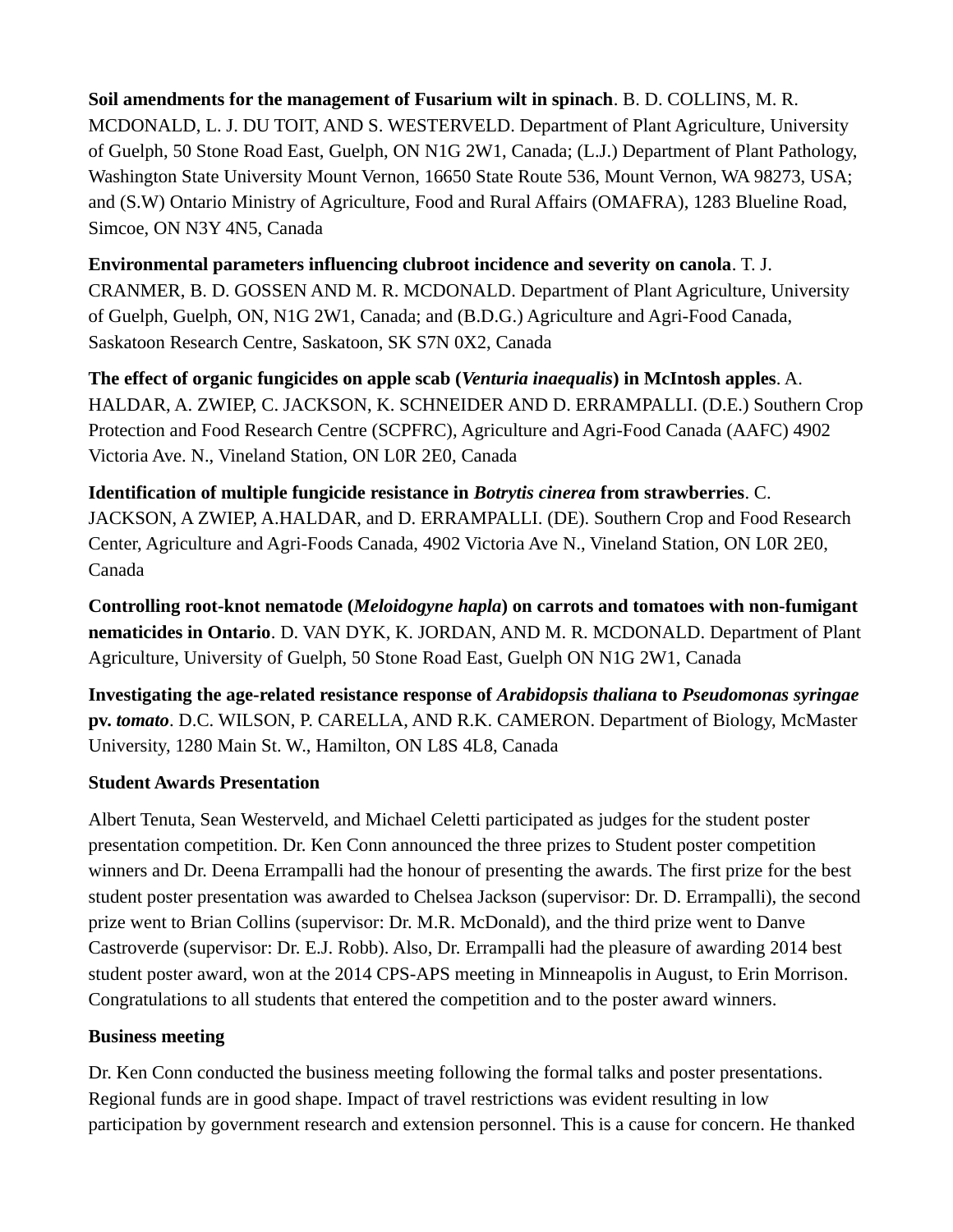the judges of the student poster competition, and the local arrangements committee for putting together a one day program. Thanks to SORA CPS Local Arrangements Committee (Dr. Ken Conn, Dr. Deena Errampalli, Chelsea Jackson and Aparna Haldar).

Dr. Errampalli recognized Dr. Ken Conn's contributions as the Chair of the SORA CPS for the past 7 years. The SORA-CPS regional meeting for 2015 is planned to be held in November. After holding the Regional meetings in London for the past 7 years, the group hopes to meet in Niagara Falls in 2015.

The meeting adjourned at 4:00 pm.

Respectfully submitted by:

Deena Errampalli Chair, SORA-CPS Local Arrangements Committee and CPS President)

Ken Conn, SORA-CPS, Regional Representative



**Above: Group Photo SORA-CPS 2014**